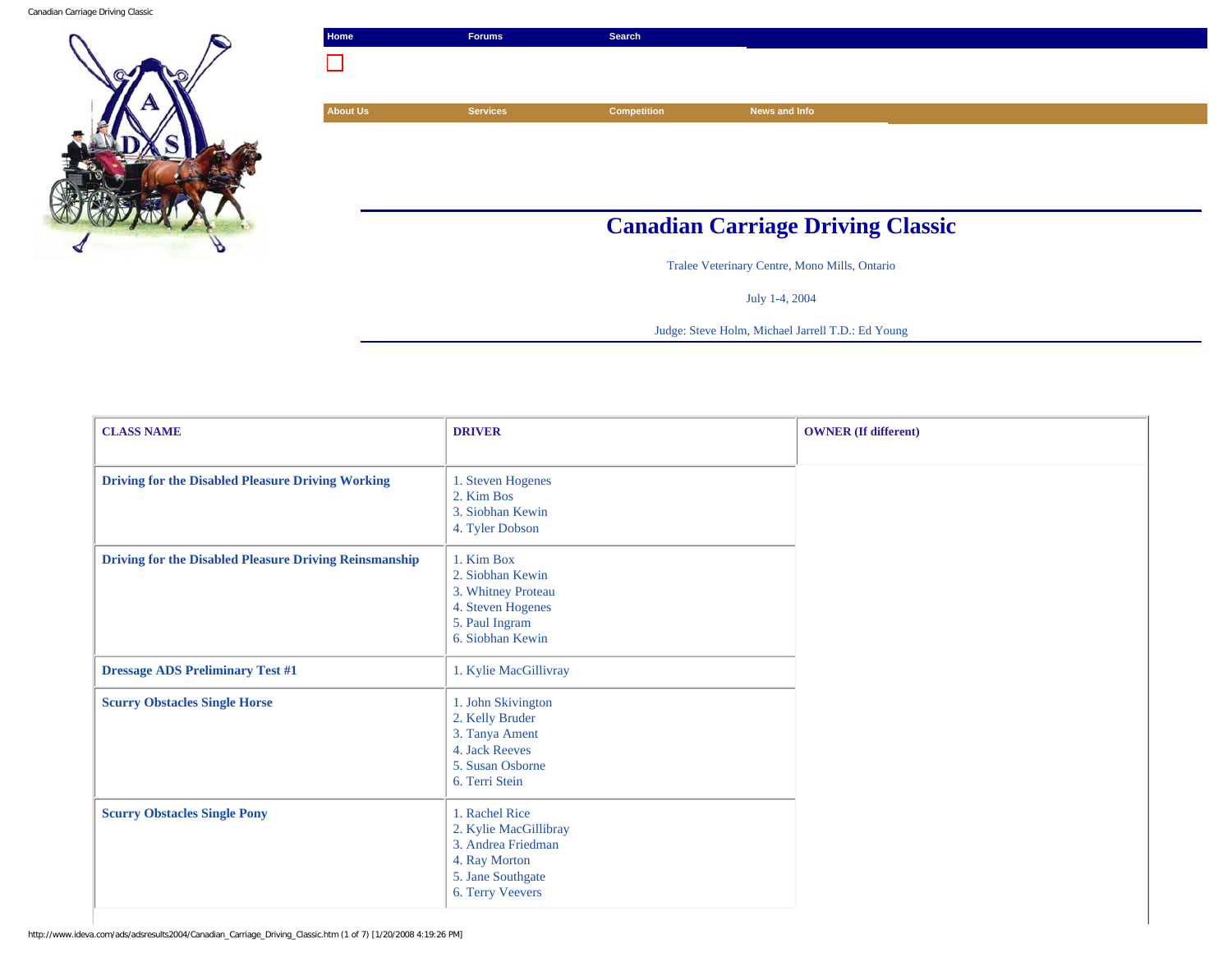Canadian Carriage Driving Classic

| <b>Drive and Ride</b>                                                           | 1. David DeForest<br>2. Louisa Plummer<br>3. Kylie MacGillibray<br>4. Mike Gibbs<br>5. Andrea Friedman<br>6. Ray Morton  |
|---------------------------------------------------------------------------------|--------------------------------------------------------------------------------------------------------------------------|
| <b>Pleasure Driving Turnout Single Horse Meadowbrook or</b><br><b>Road Cart</b> | 1. Margaret Cropsey<br>2. John Skivington<br>3. Kirsten Brunner<br>4. Kelly Bruder<br>5. Mike Gibbs<br>6. Michael Maurer |
| <b>Pleasure Driving Turnout Single Horse Runabout</b>                           | 1. Kirsten Brunner<br>2. Laura Belluscio-Williams<br>3. Anne Marie Anderson<br>4. Henry Gilas<br>5. Ken Pedlar           |
| <b>Pleasure Driving Turnout Small Single Pony</b>                               | 1. Kylie MacGillibray<br>2. Helen Lenehan<br>3. Elaine Pomajba<br>4. Molly Neville<br>5. Diane Cardill<br>6. Rachel Rice |
| <b>Pleasure Driving Turnout Large Single Pony</b>                               | 1. David DeForest<br>2. Edith Wasserman<br>3. Ray Morton<br>4. Gary Wasserman<br>5. Nicole duPont<br>6. Tara Defendorf   |
| <b>Pleasure Driving Turnout Pair Horses</b>                                     | 1. Terry Pickett<br>2. Peter Von Halem<br>3. Mary Hayes<br>4. Klaus Nienkamper<br>5. Darryl Billing<br>6. Edward Werner  |
| <b>Pleasure Driving Turnout Pair Ponies</b>                                     | 1. Gary Wasserman<br>2. Nicole duPont<br>3. Rachel Rice<br>4. Eve Dexter                                                 |
| <b>Pleasure Driving Turnout Unicorn or Four-in-Hand</b>                         | 1. Terry Pickett<br>2. Jessica Jenney                                                                                    |
| <b>Pleasure Driving Turnout Junior to Drive Single Horse or</b><br><b>Pony</b>  | 1. Kylie MacGillivray<br>2. Madison Reeves                                                                               |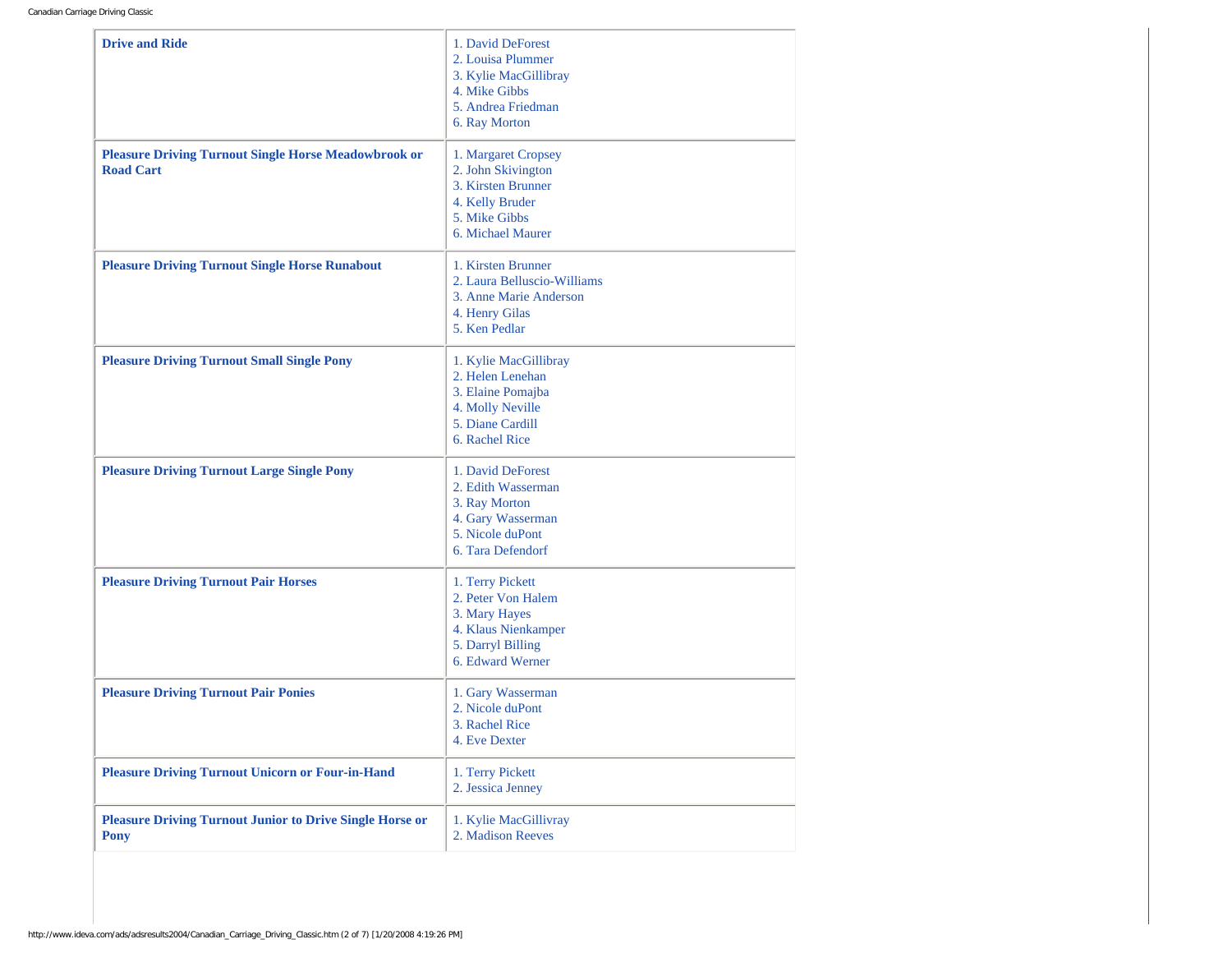| <b>Pleasure Driving Working Single Horse Vehicle other than</b><br><b>Meadowbrook or Road Cart</b> | 1. Louise Plummer<br>2. Bill Graham<br>3. Janis Promaine<br>4. Frances Uhran<br>5. Francois Bergeron<br>6. Darryl Billling |
|----------------------------------------------------------------------------------------------------|----------------------------------------------------------------------------------------------------------------------------|
| <b>Pleasure Driving Working Single Horse Runabout</b>                                              | 1. Kirsten Brunner<br>2. Laura Belluscio Williams<br>3. Anne Marie Anderson<br>4. Henry Gilas<br>5. Ken Pedlar             |
| <b>Pleasure Driving Working Small Single Pony</b>                                                  | 1. Kylie MacGillivray<br>2. Jane Southgate<br>3. Elaine Pomajba<br>4. Helen Lenehan<br>5. Molly Neville<br>6. Rache Rice   |
| <b>Pleasure Driving Working Large Single Pony</b>                                                  | 1. Tara Defendorf<br>2. Edith Wasserman<br>3. David DeForest<br>4. Ray Morton<br>5. Gary Wasserman<br>6. Andrea Friedman   |
| <b>Pleasure Driving Working VSE</b>                                                                | 1. Liz Barnes<br>2. Mary Wood<br>3. Eve Dexter                                                                             |
| <b>Pleasure Driving Working Pair Horses</b>                                                        | 1. Terry Pickett<br>2. Klaus Nienkamper<br>3. Darryl Billing<br>4. Mary Hayes<br>5. Peter Von Halem                        |
| <b>Pleasure Driving Working Pair Ponies</b>                                                        | 1. Gary Wasserman<br>2. Rachel Rice<br>3. Nicole duPont<br>4. Eve Dexter                                                   |
| <b>Pleasure Driving Working Unicorn or Four-in-Hand</b><br><b>Horses or Ponies</b>                 | 1. Terry Pickett<br>2. Jessica Jenney                                                                                      |
| <b>Pleasure Driving Reinsmanship Single Horse</b><br><b>Meadowbrook or Road Cart</b>               | 1. Kirsten Brunner<br>2. Margaret Cropsey<br>3. Kelly Bruder<br>4. Jennifer Grahma<br>5. John Skivington<br>6. Henry Gilas |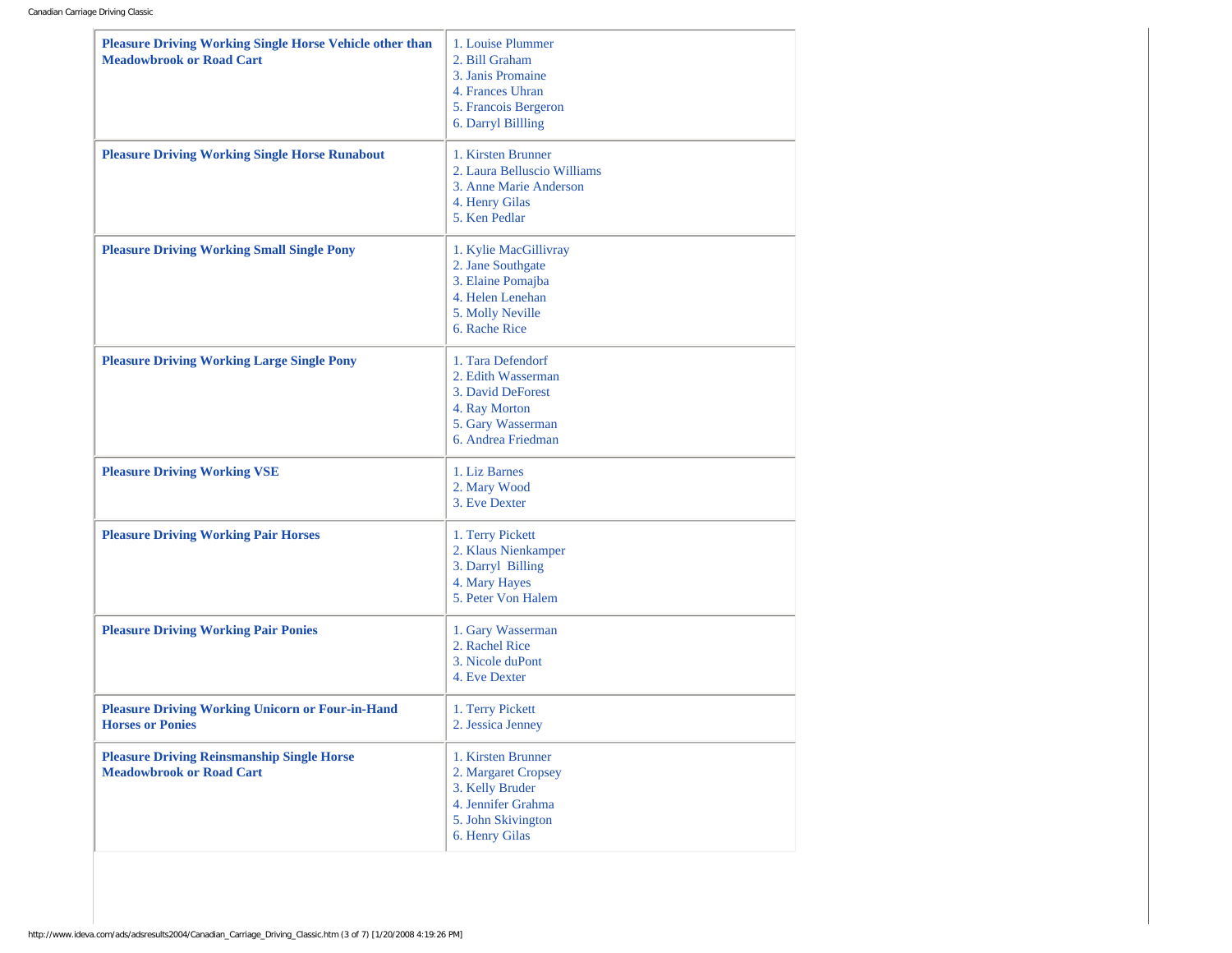| <b>Pleasure Driving Reinsmanship Single Horse</b><br><b>Meadowbrook or Road Cart</b> | 1. Kirsten Brunner<br>2. Margaret Cropsey<br>3. Kelly Bruder<br>4. Jennifer Graham<br>5. John Skivington<br>6. Henry Gilas |
|--------------------------------------------------------------------------------------|----------------------------------------------------------------------------------------------------------------------------|
| <b>Pleasure Driving Reinsmanship Single Horse Runabout</b>                           | 1. Kirsten Brunner<br>2. Laura Belluscio-Williams<br>3. Ken Pedlar<br>4. Anne Marie Anderson<br>5. Henry Gilas             |
| <b>Pleasure Driving Reinsmanship Small Single Pony</b>                               | 1. Elaine Pomajba<br>2. Helen Lenehan<br>3. Kylie MacGillivray<br>4. Diane Cardill<br>5. Jane Southgate<br>6. Rachael Rice |
| <b>Pleasure Driving Reinsmanship Large Single Pony</b>                               | 1. Tara Defendorf<br>2. David DeForest<br>3. Jane Southgate<br>4. Ray Morton<br>5. Terry Veevers<br>6. Edith Wasserman     |
| <b>Pleasure Driving Reinsmanship</b>                                                 | 1. Liz Barnes<br>2. Eve Dexter<br>3. Mary Wood                                                                             |
| <b>Pleasure Driving Reinsmanship Pair Horses</b>                                     | 1. Terry Pickett<br>2. Peter Von Halem<br>3. Mary Hayes<br>4. Klaus Nienkamper<br>5. Dr. Rae Fischer<br>6. Edward Werner   |
| <b>Pleasure Driving Reinsmanship Junior to Drive</b>                                 | 1. Kylie MacGillivray<br>2. Madison Reeves                                                                                 |
| <b>Progressive Obstacles Single Horse Meadowbrook or Road</b><br>Cart                | 1. John Skivington<br>2. Kirsten Brunner<br>3. Ruth Vale<br>4. Paul Lawson<br>5. Ken Pedlar<br>6. Jennifer Graham          |
| <b>Fault &amp; Out Obstacles Single Horse Runabout</b>                               | 1. Laura Belluscio Williams<br>2. Anne Marie Andersen<br>3. Ken Pedlar<br>4. Henry Gilas<br>5. Kirsten Brunner             |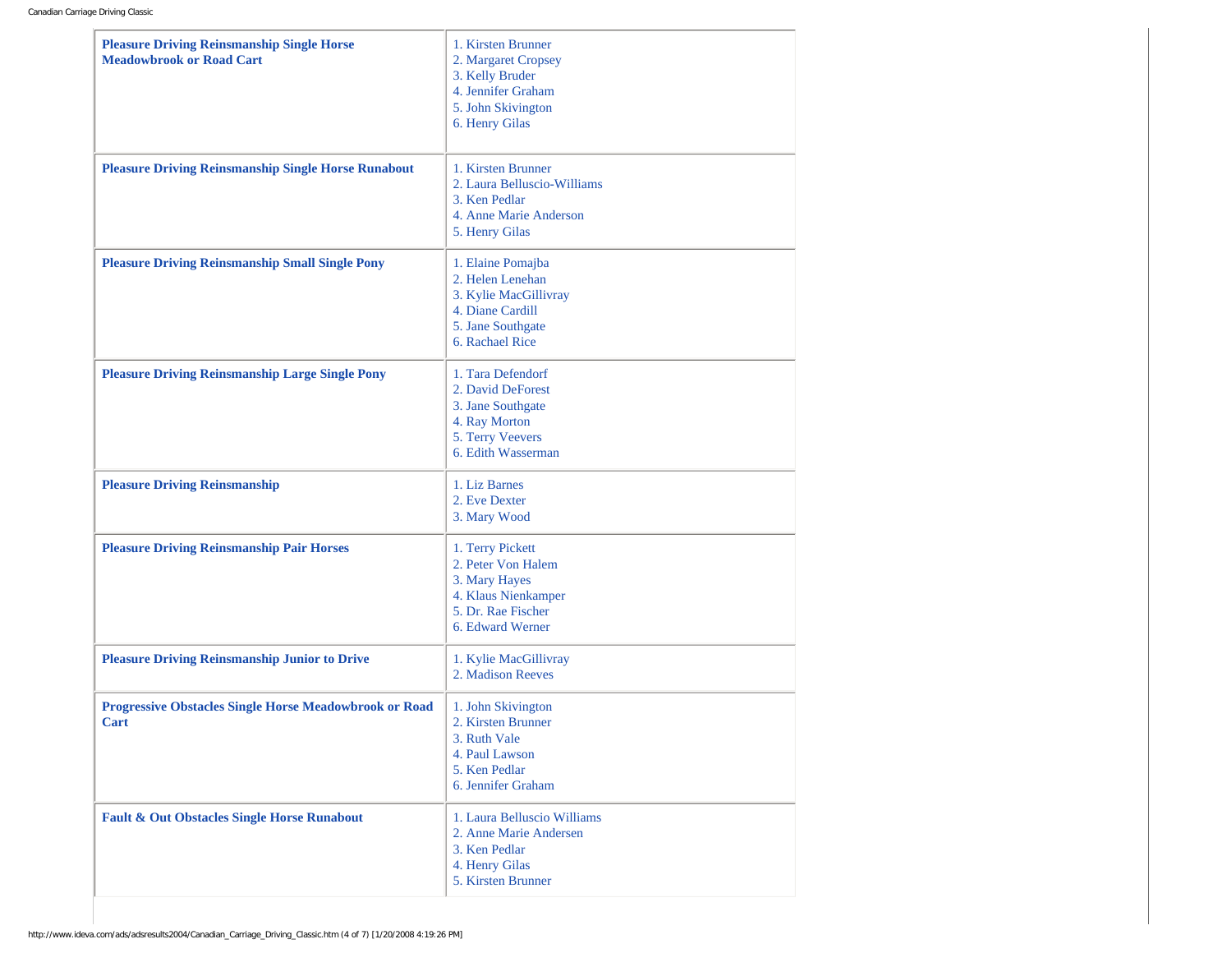| <b>Progressive Obstacles Small Single Pony</b>                                 | 1. Jane Southgate<br>2. Rachel Rice<br>3. Jessica Jenney<br>4. Kylie MacGillivray<br>5. Helen Lenehan<br>6. Molly Neville |
|--------------------------------------------------------------------------------|---------------------------------------------------------------------------------------------------------------------------|
| <b>Progressvie Obstacles Large Single Pony</b>                                 | 1. Tara Defendorf<br>2. David Deforest<br>3. Helen Imeson<br>4. Terry Veevers<br>5. Nicole duPont<br>6. Janet Phillips    |
| <b>Progressive Obstacles Very Small Equine</b>                                 | 1. Eve Dexter<br>2. Liz Barnes<br>3. Mary Wood                                                                            |
| <b>Fault &amp; Out Obstacles Pair Horses</b>                                   | 1. Rae Fisher<br>2. Terry Pickett<br>3. Mary Hayes<br>4. Edward Werner<br>5. Darryl Billing<br>6. Klaus Nienkamper        |
| <b>Fault &amp; Out Obstacles Pair Ponies</b>                                   | 1. Nicole duPont<br>2. Eve Dexter<br>3. Gary Wasserman<br>4. Rachel Rice                                                  |
| <b>Times Obstacles Junior to Drive Single Horse or Pony</b>                    | 1. Kylie MacGillivray<br>2. Madison Reeves                                                                                |
| <b>Cross Country Obstacles Single Horse Meadowbrook or</b><br><b>Road Cart</b> | 1. John Skivington<br>2. Kirsten Brunner<br>3. Susan Osborne<br>4. Mike Gibbs<br>5. Louisa Plummer<br>6. Bill Graham      |
| <b>Cross Country Obstacles Single Horse Runabout</b>                           | 1. Laura Belluscio-Williams<br>2. Kirsten Brunner<br>3. Ken Pedlar<br>4. Anne Marie Anderson<br>5. Henry Gilas            |
| <b>Cross Country Obstacles Small Single Pony</b>                               | 1. Kylie MacGillivray<br>2. Rachel Rice<br>3. Jane Southgate<br>4. Helen Lenehan<br>5. Elaine Pomajba<br>6. Molly Neville |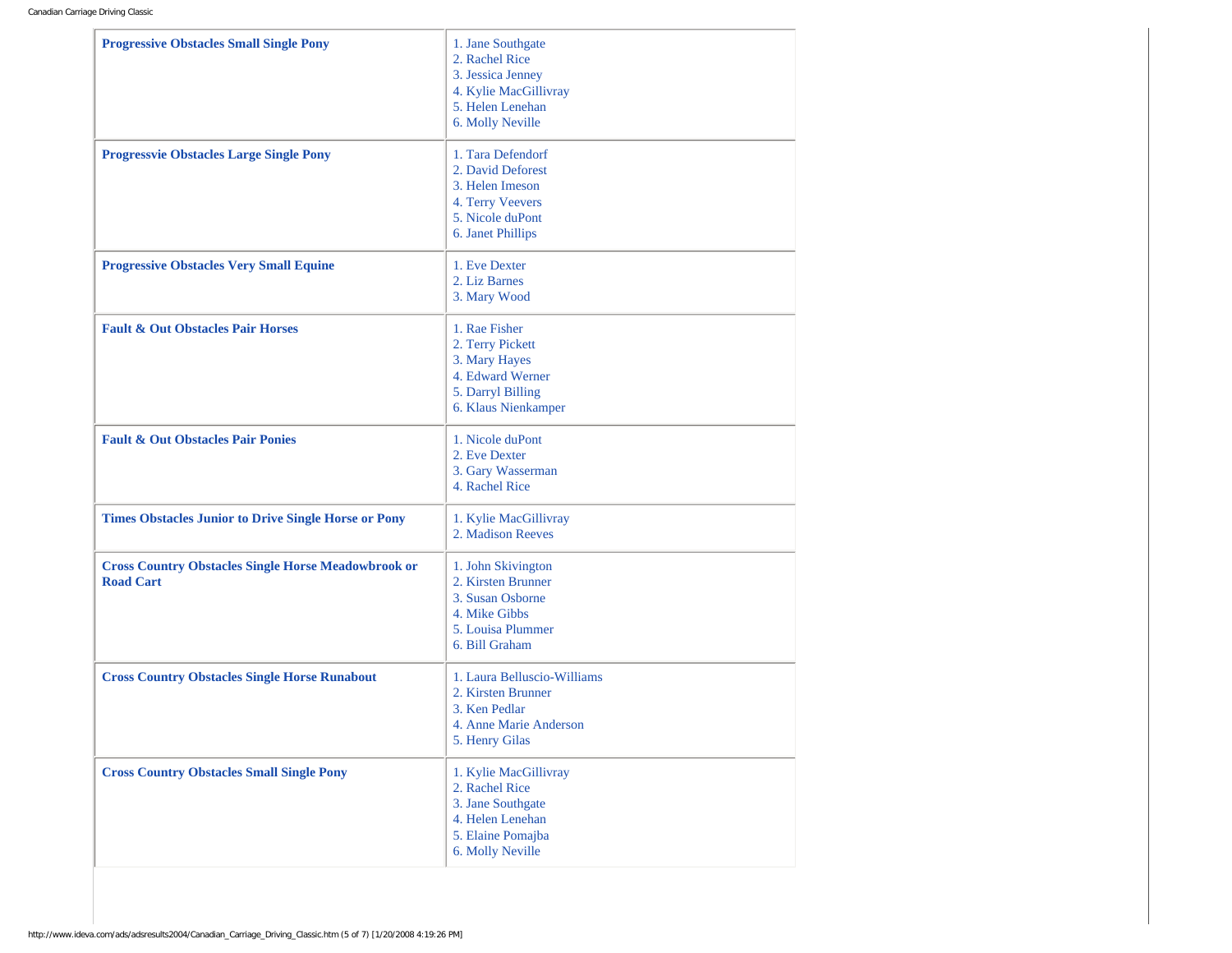| <b>Cross Country Obstacles Large Single Pony</b>                        | 1. Andrea Friedman<br>2. Terry Veevers<br>3. Jane Southgate<br>4. Helen Lenehan<br>5. Lisa Koehler<br>6. Ray Morton     |
|-------------------------------------------------------------------------|-------------------------------------------------------------------------------------------------------------------------|
| <b>Fault &amp; Out Obstacles</b>                                        | 1. Eve Dexter<br>2. Liz Barnes<br>3. Mary Wood                                                                          |
| <b>Cross Country Obstacles Pair Horses</b>                              | 1. Darryl Billing<br>2. Mary Hayes<br>3. Lorraine Potter<br>4. Gary Wasserman<br>5. Lisa Koeheler<br>6. Ray Morton      |
| <b>Fault &amp; Out Obstacles Very Small Equines</b>                     | 1. Eve Dexter<br>2. Liz Barnes<br>3. Mary Wood                                                                          |
| <b>Cross Country Obstacles Pair Horses</b>                              | 1. Darryl Billing<br>2. Mary Hayes<br>3. Peter Von Halem<br>4. Edward Werner<br>5. Klaus Nienkamper<br>6. Terry Pickett |
| <b>Cross Country Obstacles Pair Ponies</b>                              | 1. Rachael Rice<br>2. Gary Wasserman<br>3. Nicole duPont                                                                |
| <b>Cross Country Obstacles Unicorn or Four in Hand</b>                  | 1. Jessica Jenney<br>2. Terry Pickett                                                                                   |
| <b>Cross Country Obstacles Junioir to Drive Single Horse or</b><br>Pony | 1. Madison Reeves<br>2. Kylie MacGillivray                                                                              |
| <b>Concours D'Elegance</b>                                              |                                                                                                                         |

ammin **CONTRACTOR** CONTRACTOR OF BUILDING

ADS Favorites: Competition Results -

**THE AMERICAN DRIVING SOCIETY 2324 Clark Rd. Lapeer, MI 48445 (810) 664-8666 FAX (810) 664-2405** 

**Copyright © 1998, 1999, 2000 American Driving Society. All rights reserved. Click here to [Contact ADS](mailto:info@americandrivingsociety.org)**